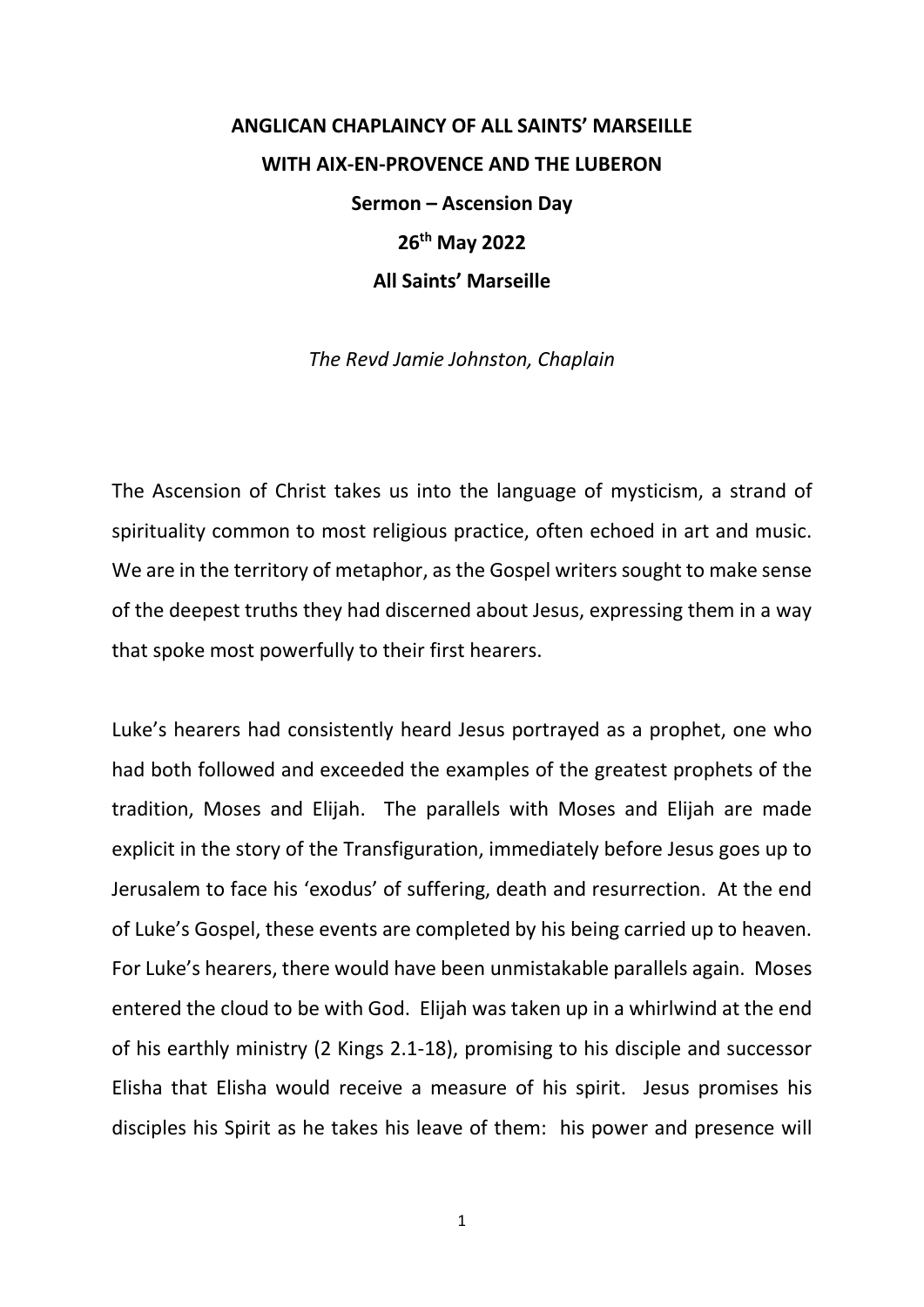continue on earth when the Spirit comes to empower them to take up his mission.

Those are some of the echoes of the Ascension story which Luke's first hearers would have heard. What are we to make of it, twenty-one centuries later?

Perhaps we may discover in our time the same truths about the human condition which the first disciples also learned. They had to get used to living in a world without Jesus, or at least without the Jesus they had known. In his final weeks, particularly in St John's account, Jesus urges his followers to understand: 'Things are going to be different. You won't see me or hear me in the way you used to. You will experience my presence in a new way.' And in John's Gospel Jesus actually tells them that it is better for them if he goes away. Luke's account tells us it was as he withdrew from them that they are blessed.

In one of her sermons, the American priest Barbara Brown Taylor writes of how her husband, Edward, is a lover of birds, particularly hawks. When they travel together he tends to spot large birds flying high above the road and becomes more interested in working out the species of bird than in what is going on at ground level. Barbara admits that her nerves are often somewhat frayed by the end of such a journey. A few years ago, she and her husband had to be apart for a couple of months and she thought she might get a break from the hawks. Instead, she found she was seeing them everywhere, almost as if for the first time. She began to realise that she wasn't so much seeing them with her own eyes but with her husband's. He wasn't there, so she was seeing them for him. Although he was absent, he felt as present as ever.

2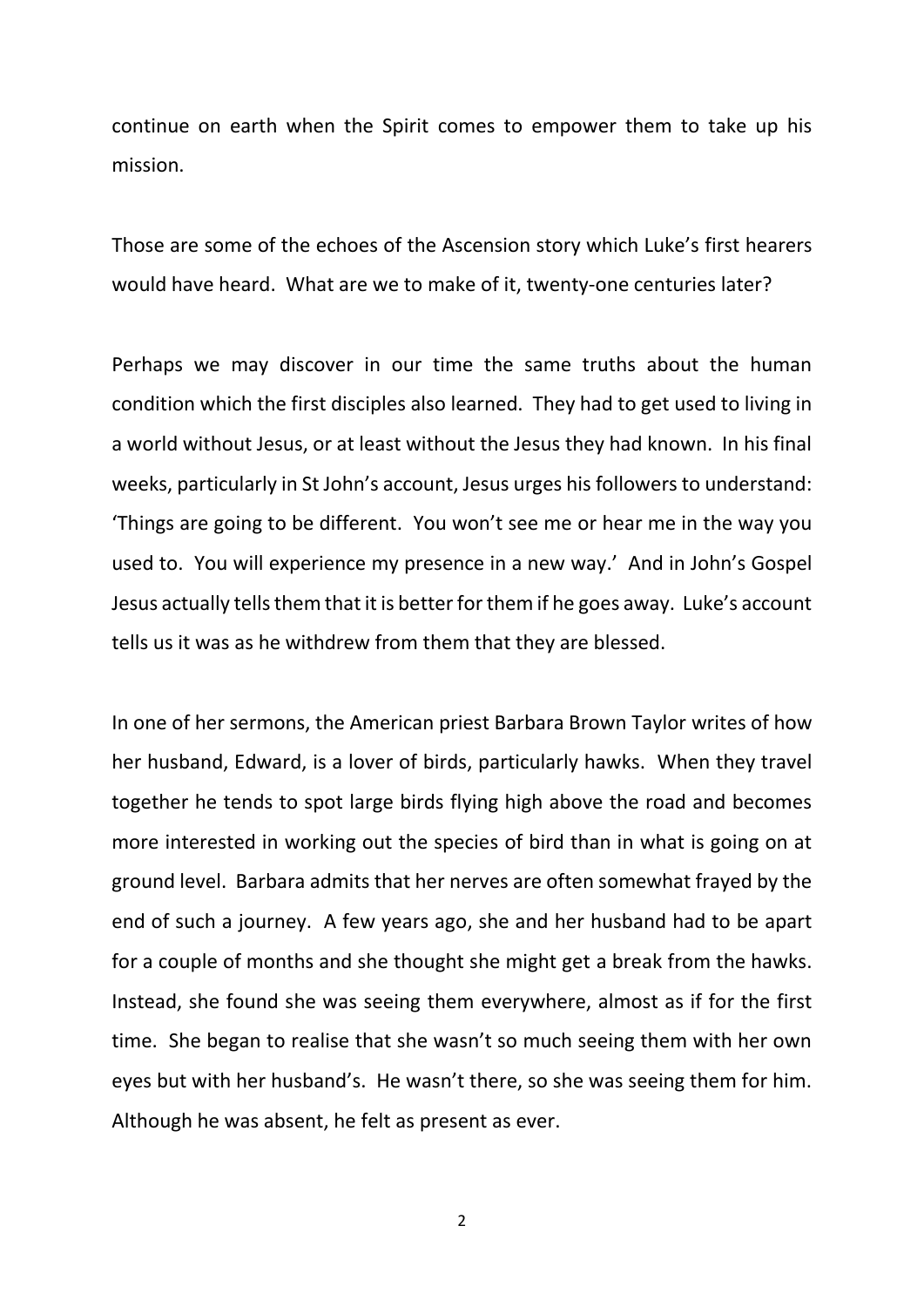There is something of that process going on in the Acts of the Apostles, the second part of Luke's account of the life of Jesus and the transformative effect he had on people. As Jesus takes his leave of his disciples, he tells them: 'You are now my witnesses, my messengers'. Two men then appear and give them a small kick: 'What are you standing around for? You heard what he said. There is work to be done.'

The priest and author Mark Oakley writes of Jesus's parting message to his disciples in these terms: 'Go and see the world through my eyes, love the world with my compassion, stand up for the forgotten with my courage, challenge evil with my anger, make this world through my justice. I'm not going anywhere, ... I'm going *everywhere* – with you, all the way, in you to your deepest self. There will be times when you won't see me, but it's because I must now become the air you breathe, the light you see by. … It's scary. But as he challenges us to live alone he promises to send some comfort – Spirit, holy, beautiful, just and freeing.' And not just now, but for ever.

The ascended Christ becomes the source of our life, our energy and our trust. The wind beneath our wings. The thing that gets us out of bed in the morning and makes us attempt the impossible, sometimes even achieving it. The love that lies at the heart of all things, believing all things, enduring all things, the only strength, the only meaning.

That's the process that begins at the Ascension - at least from our end, as his followers. Do we ever wonder what it was like for Jesus? The late poet laureate Cecil Day-Lewis wrote a poem about what it felt like leaving his five year old son at school to play his first game of football. It's called *Walking Away*:

3